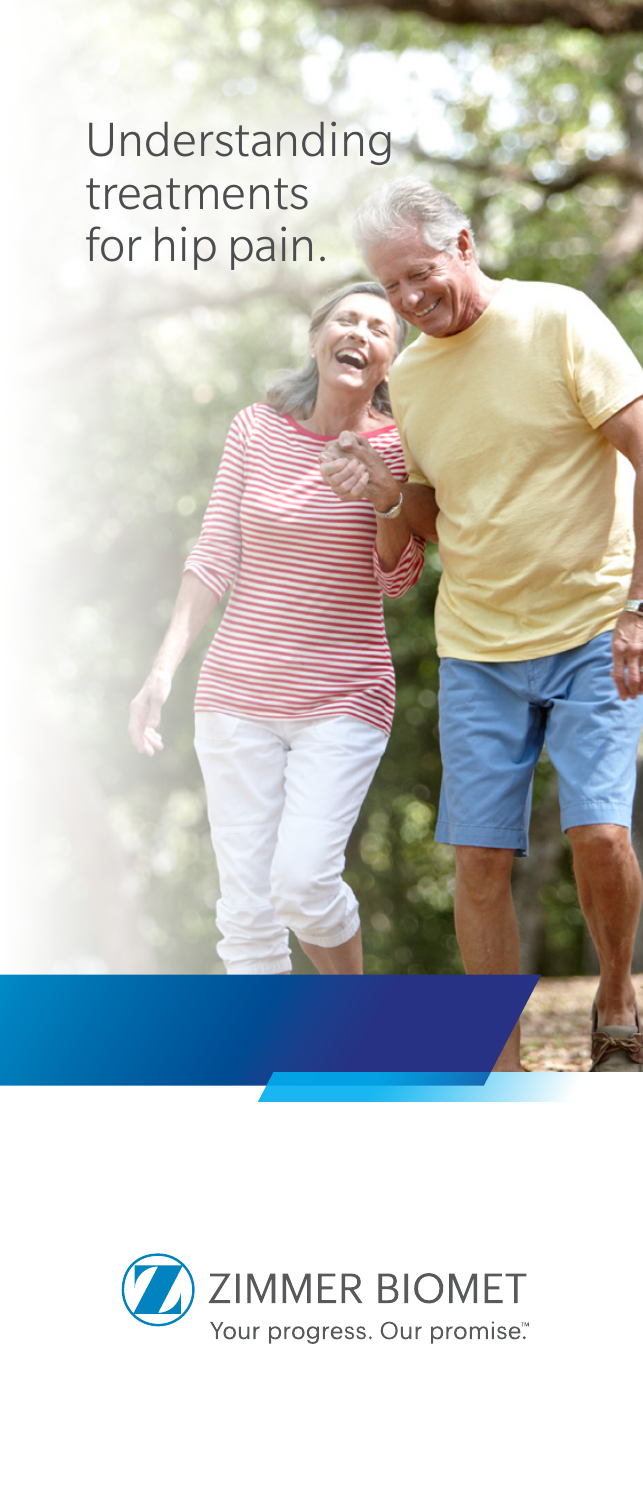### Table of Contents

| What is it like to have<br>total hip replacement surgery?  7 |
|--------------------------------------------------------------|
| What can I expect after surgery? 9                           |
|                                                              |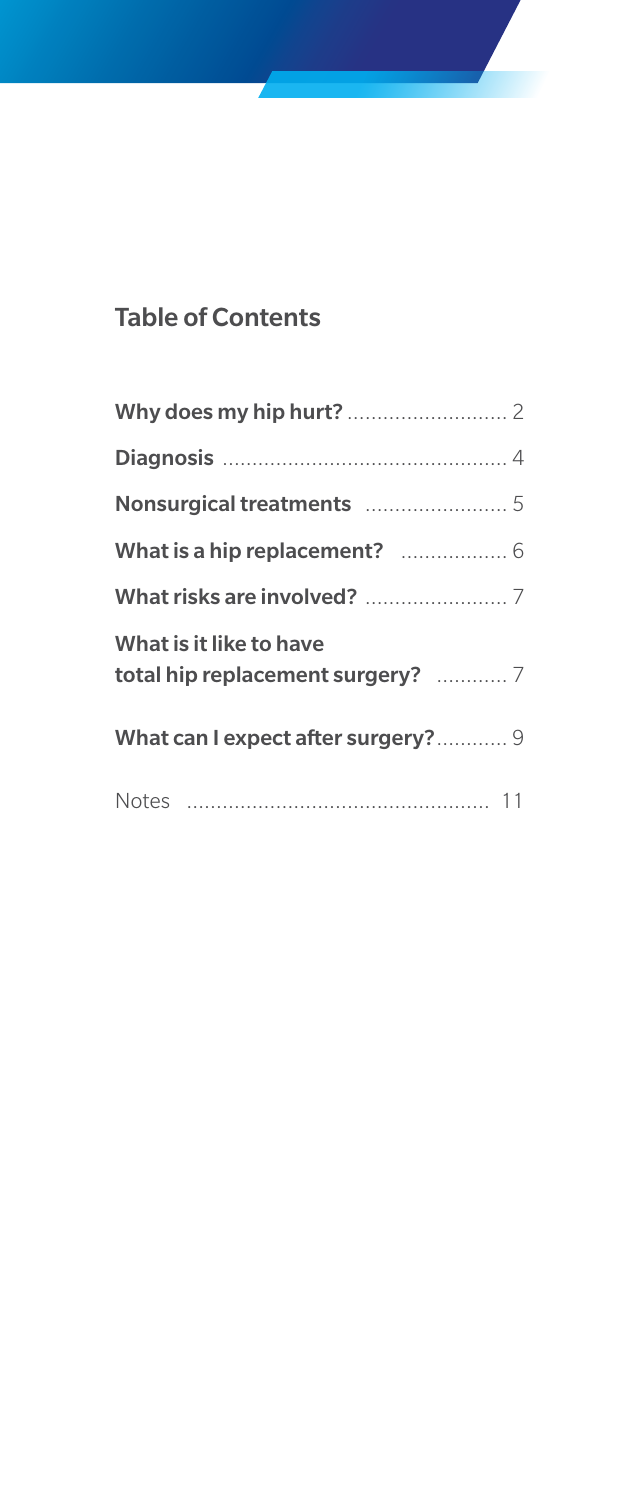# Renew your passion for living.

If hip pain is keeping you from the things you love, you and your doctor may decide it is time for hip replacement surgery. While there are many important factors to consider, keep in mind that surgical treatments are designed to reduce pain and restore function.

This brochure is intended to provide an overview of hip pain and treatment options and should be reviewed with your orthopaedic specialist. It does not include all of the information needed to determine eligibility for hip replacement or for the proper use and care of hip implants. Please consult your orthopaedic specialist for more information.

For more information or to find a doctor near you, visit zimmerbiomet.com

The information herein is of a general nature and does not represent or constitute medical advice or recommendations and is for general education purposes only. This information is not meant to replace the specific verbal and written recommendations and instructions provided by your surgeon for your specific situation. Patient treatment plans and outcomes will vary.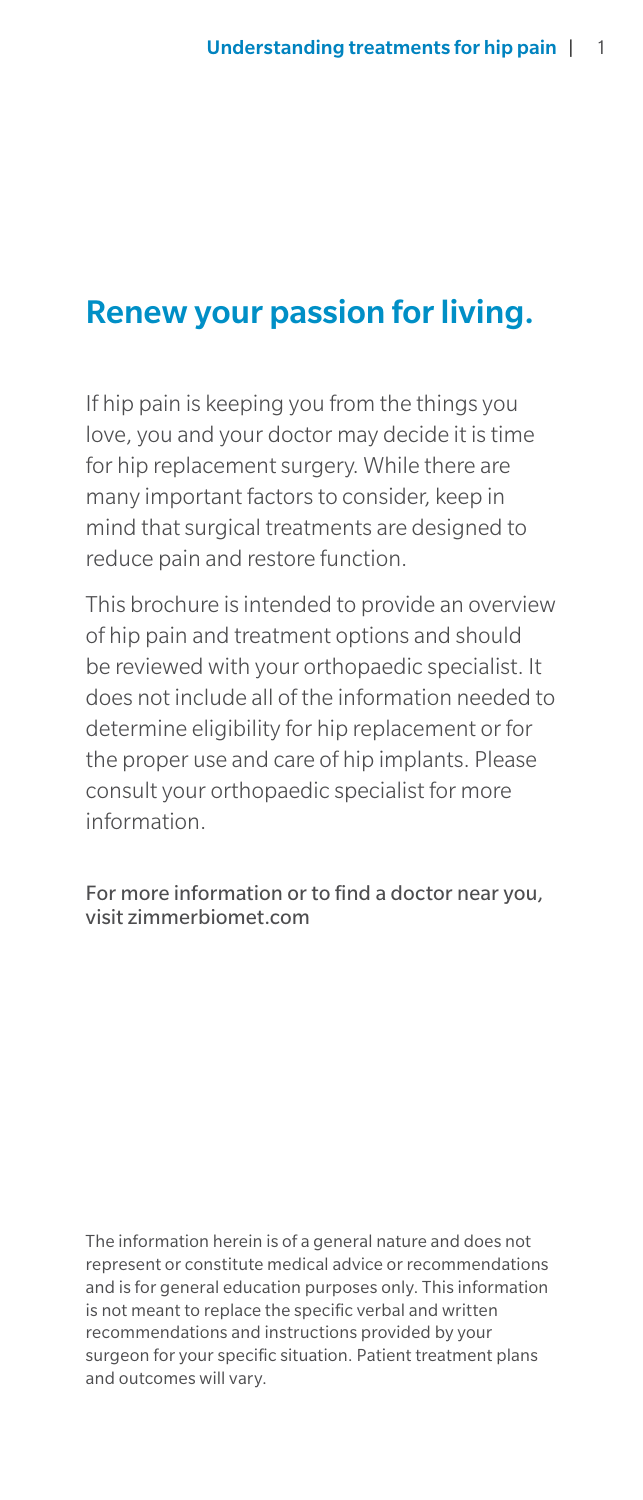# Why does my hip hurt?

If your hips ache, you have lots of company. Over 52 million Americans suffer from arthritis.<sup>1</sup> To understand why your hip hurts, it is important to understand how a healthy hip joint works.

Your hip is a ball-and-socket joint: A ball (femoral head) at the top of the thighbone (femur) fits into a rounded socket or cup-like cavity (acetabulum) in your pelvis. Bands of tissues called ligaments form a capsule connects the ball to the socket and holds the bones in place. A layer of smooth tissue called cartilage cushions the surface of the bones to help the ball rotate easily in the socket.

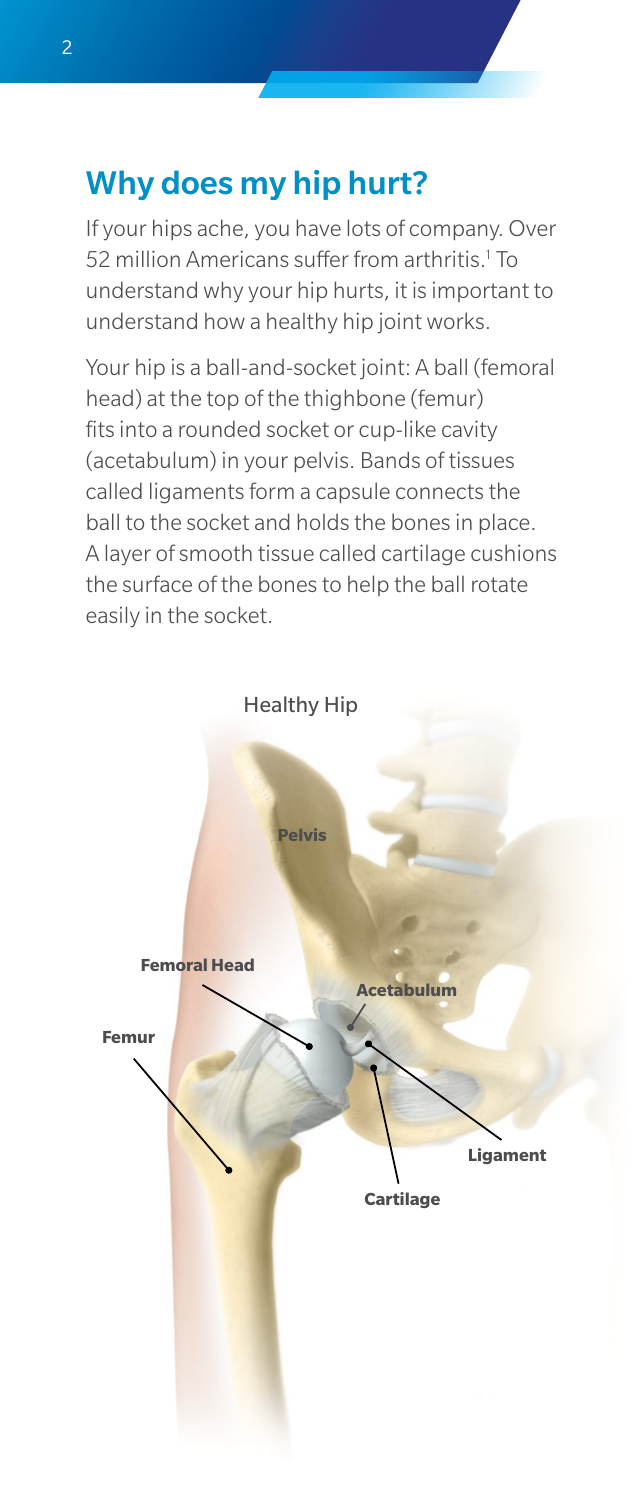Osteoarthritis (OA) is the most common type of arthritis and it can affect any joint in the body. $2$ However, OA is most common in hips and knees. When OA affects the hip joint, the cartilage cushioning the bones softens and wears away causing the bones to rub against one another. This bone-on-bone contact causes pain and stiffness that can increase over time.

### Osteoarthritic Hip

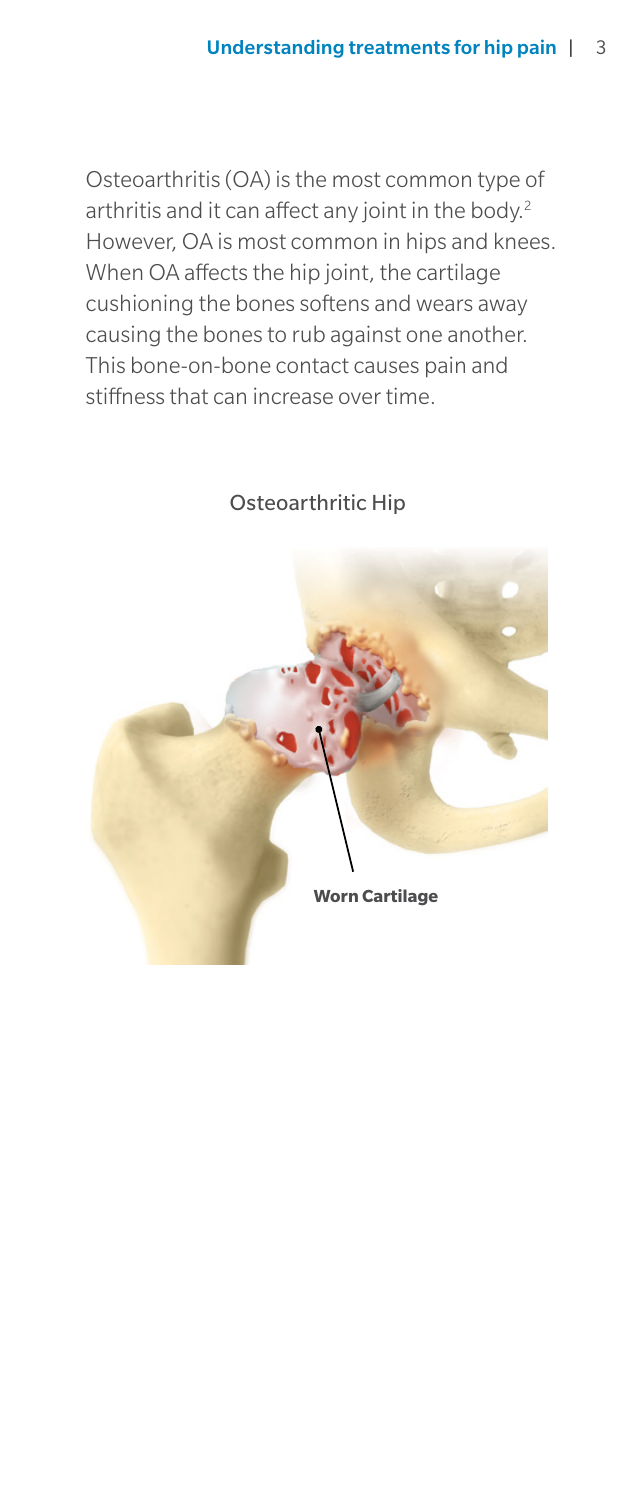# **Diagnosis**

Early diagnosis of arthritis\* and tailored treatment are crucial in slowing or preventing damage to your joints. Only a physician can determine if you have arthritis, based on:

- the overall pattern of symptoms
- medical history
- physical exam
- X-rays and other imaging techniques
- lab tests

The good news about arthritis in the hip is that it can be treated. Here are some signs that it might be time to talk to your doctor:

- Pain persists or recurs over time
- Pain worsens after exercise or other weight-bearing activities
- Pain prevents you from sleeping
- Stiff or swollen hips
- Difficulty walking or climbing stairs

\*Arthritis is a disease that typically worsens over time, so it is common for treatment to involve more than one approach and change over time. For some people, lifestyle changes, medications, and walking aids are effective to alleviate the pain. For others, hip replacement surgery, may be the only long-term solution. Together, you and your doctor can determine the best treatment options for you.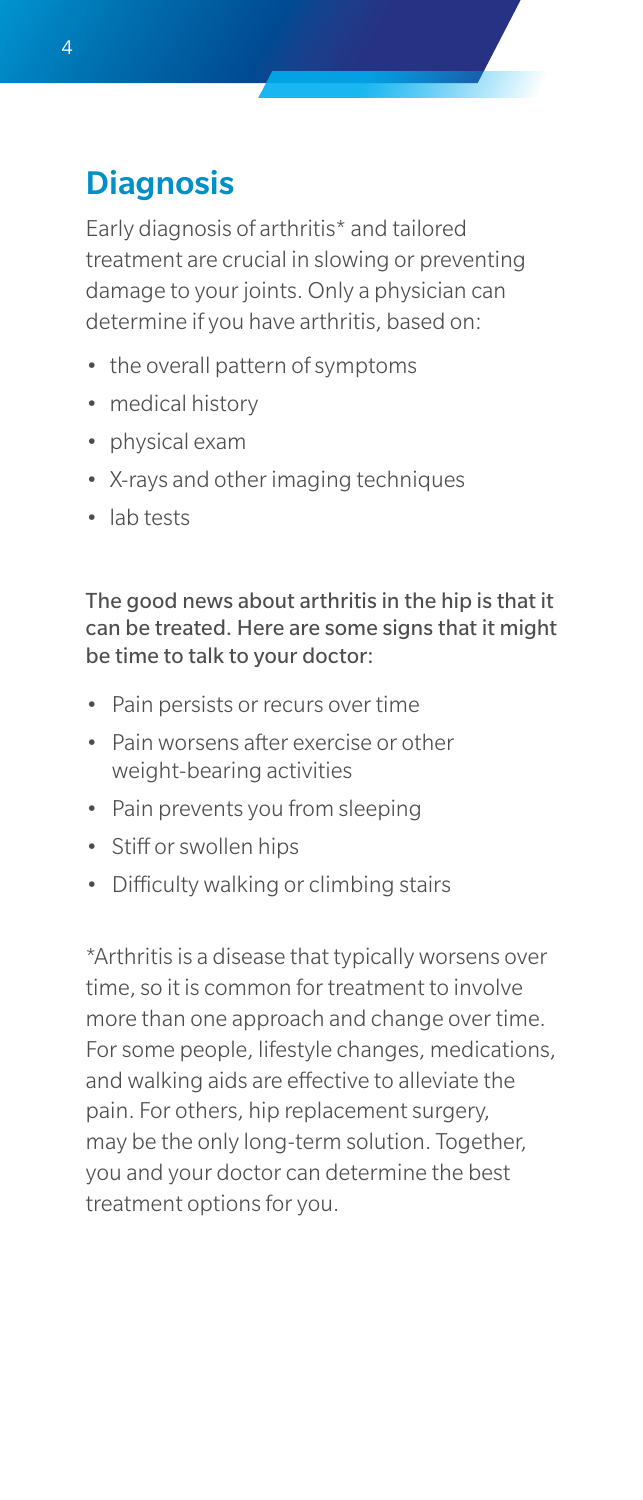# Nonsurgical treatments

Pacing your activities helps protect your joints. This involves alternating periods of activity with periods of rest, so your joints don't tire from the stress of repeated tasks.

Assistive devices may help you maintain mobility, while easing joint stress and pain. For example, shoe inserts called orthotics are designed to support, align, and improve the function of your foot. In turn, they may lessen the pressure on your hips. Canes are traditional devices that can work quite well.



### Heat/cold therapies

The use of heat or cold over joints may provide short-term relief from pain and stiffness. Cold packs can help reduce inflammation and swelling, and may be useful for flare-ups. Heat can aid in relaxing muscles and increasing circulation.

### Medication

Both prescription and over-the-counter medications can be used to treat the symptoms of osteoarthritis and control pain. Commonly used medications include but are not limited to aspirin-free pain relievers, anti-inflammatory drugs, corticosteroids, disease modifying drugs, and sleep medications when pain prevents or interferes with sleep.

It is important to talk with your doctor about all medications and dietary supplements you are taking or considering taking, even those available without prescription.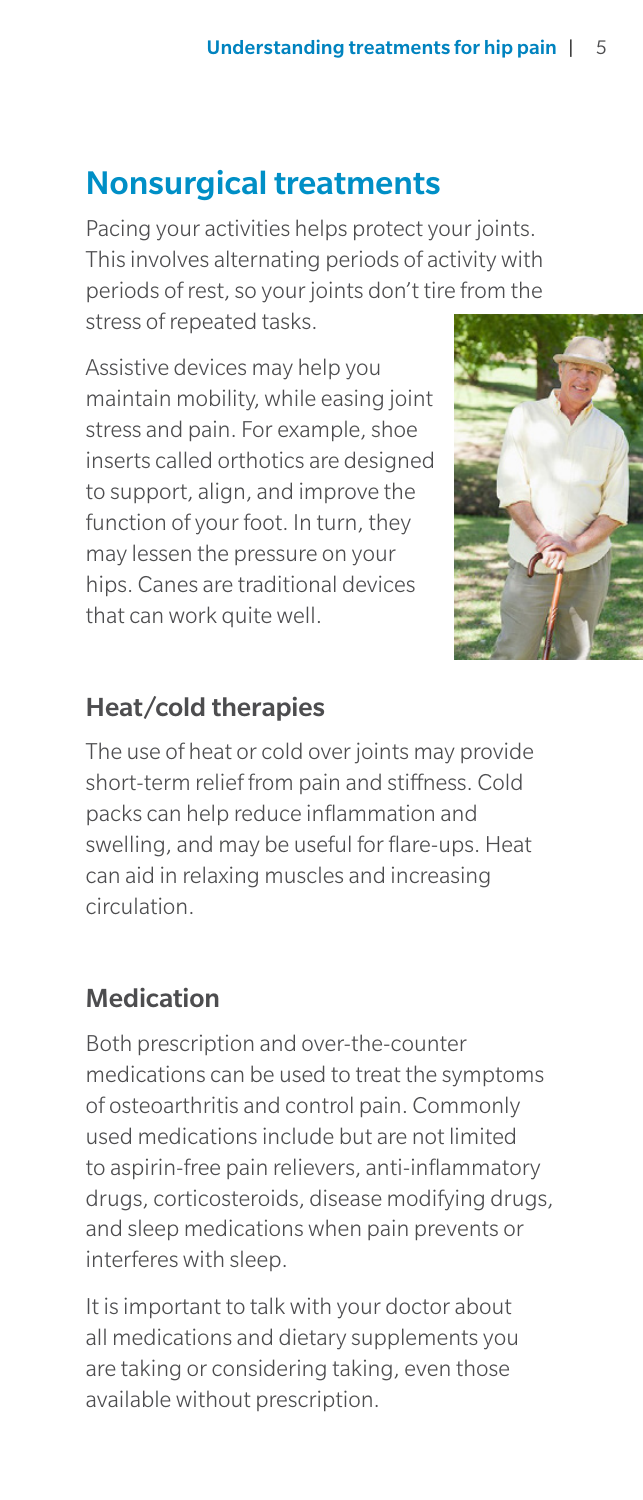# What is a hip replacement?

In hip replacement surgery, the damaged bone surfaces and cartilage are removed and replaced with implants. The procedure is intended to give you restored mobility and to reduce painful bone-on-bone contact.

#### Total hip replacement

To replicate the action of your natural joint, a total hip replacement has four parts: a socket (cup), liner, ball (head) and stem. The cup is typically made of metal and fits into the natural hip socket. The liner is most commonly made of a medical grade plastic called polyethylene. The head implant forms the ball of the hip and sits in the liner to form the joint. Finally, the stem fits into the thighbone (femur) and is made of metal.

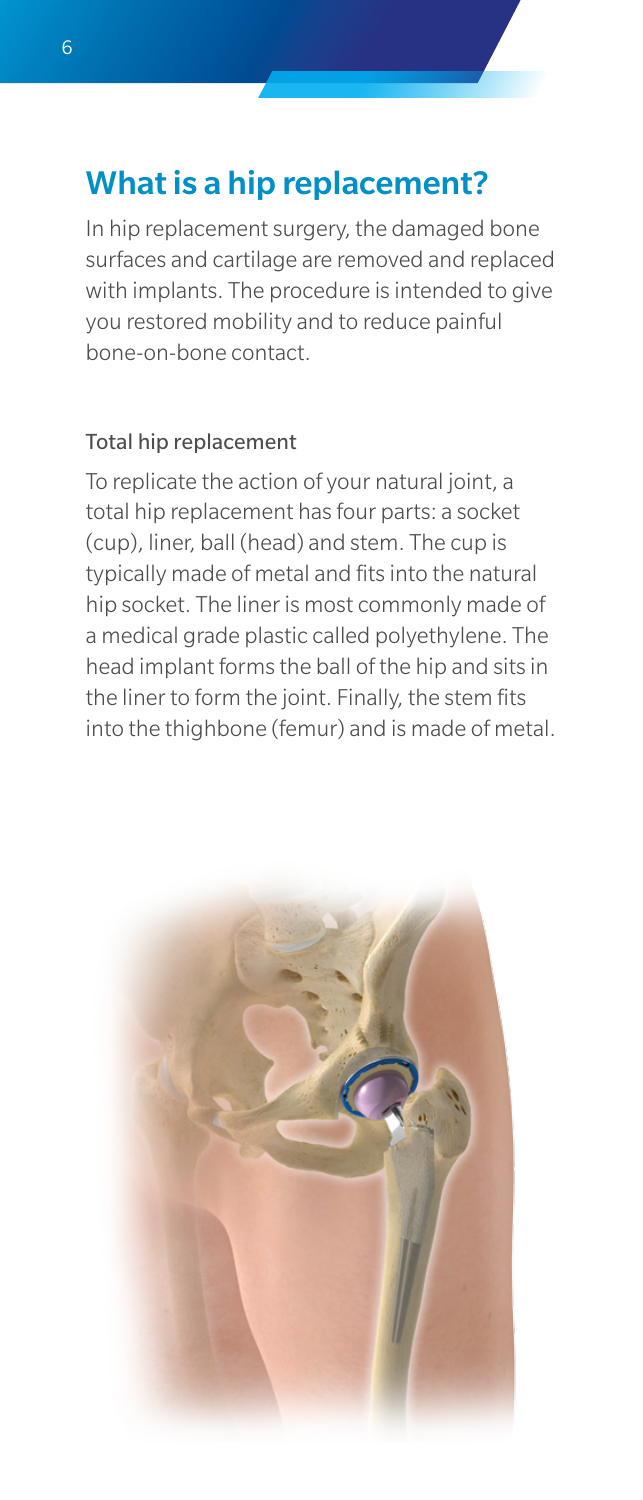# What risks are involved?

It is important to understand the risks involved. There are potential complications both during and after surgery. Generally, these include infection, blood clots, pneumonia, implant loosening, nerve damage, bone fracture and implant breakage; any of which can require additional surgery. While joint replacement is generally successful in lowering pain levels and increasing mobility, some patients will continue to experience pain and your doctor may permanently restrict certain activities that could damage and wear your new hip parts. Ask your doctor to explain other surgery risks.

# What is it like to have total hip replacement surgery?

### Before surgery

If you and your surgeon decide that total hip replacement is right for you, there are a number of tasks to complete before surgery day. Typically, your procedure will be scheduled well in advance, giving you time to make necessary plans. Your surgeon may recommend a physical exam by a primary care physician to verify that your health allows you to proceed with surgery.

It may also be necessary to finish any required dental work to help prevent infection.

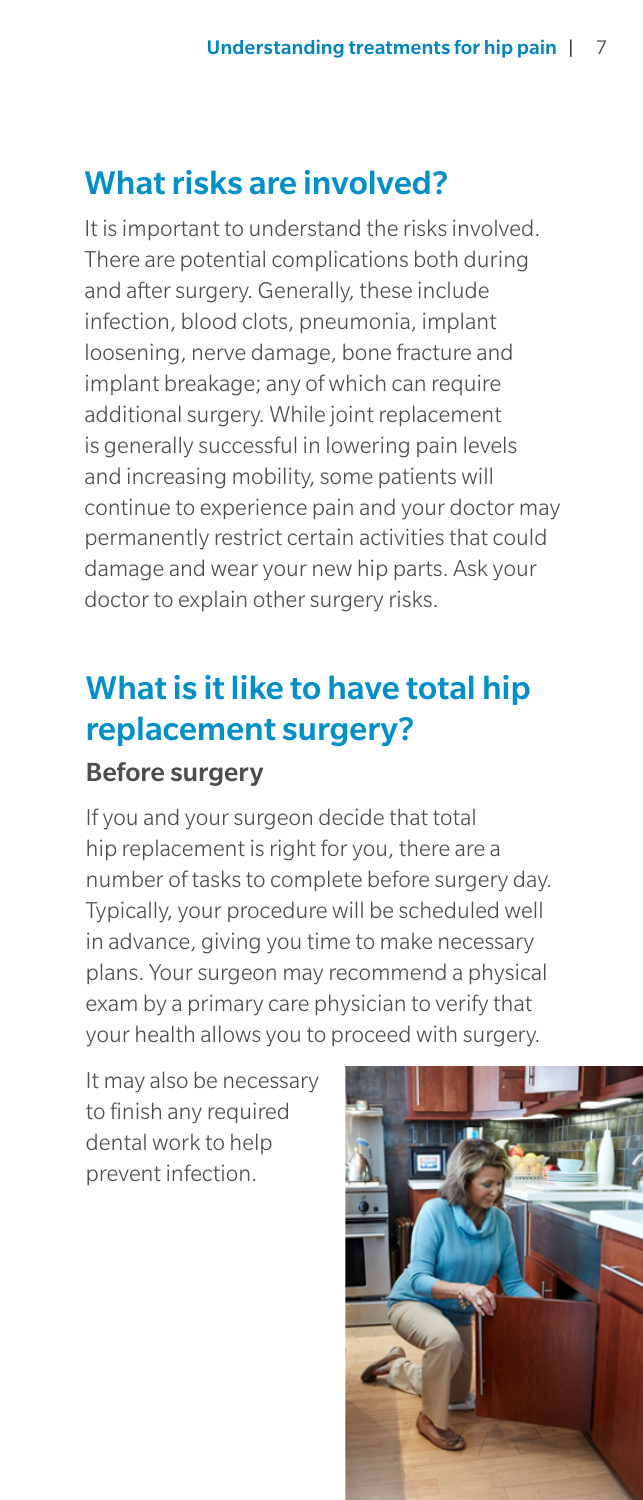### During surgery

On the day of surgery, an intravenous tube (IV) will <sup>o</sup>be inserted into your arm to administer necessary medications and fluids during surgery. You will then be taken to the operating room and given anesthesia.

The surgery usually takes 2 to 4 hours, although this is dependent upon the severity of the arthritis in your hip. Compression stockings and pneumatic sleeves will likely be put on both legs.

The procedure is performed through an incision in the area of the hip. The damaged portion of the ball-end of the thighbone (femur) is removed and replaced with the new ball and stem components. The stem may be stabilized with or without cement. The damaged surface of the socket is smoothed in preparation for the insertion of the new socket. The ball and socket are then joined. When the surgeon is satisfied with the fit and function, the incision will be closed and covered with dressings. You will also find small drainage tubes coming out of the hip to drain fluid from the wound.

### Recovery

As your anesthesia wears off, a nurse will be with you and may encourage you to cough or breathe deeply to help clear your lungs. You also will be given pain medication. When you are fully awake and stable, you will be taken to your hospital room. Your hip will remain swollen and tender for a few days and initially may appear bruised.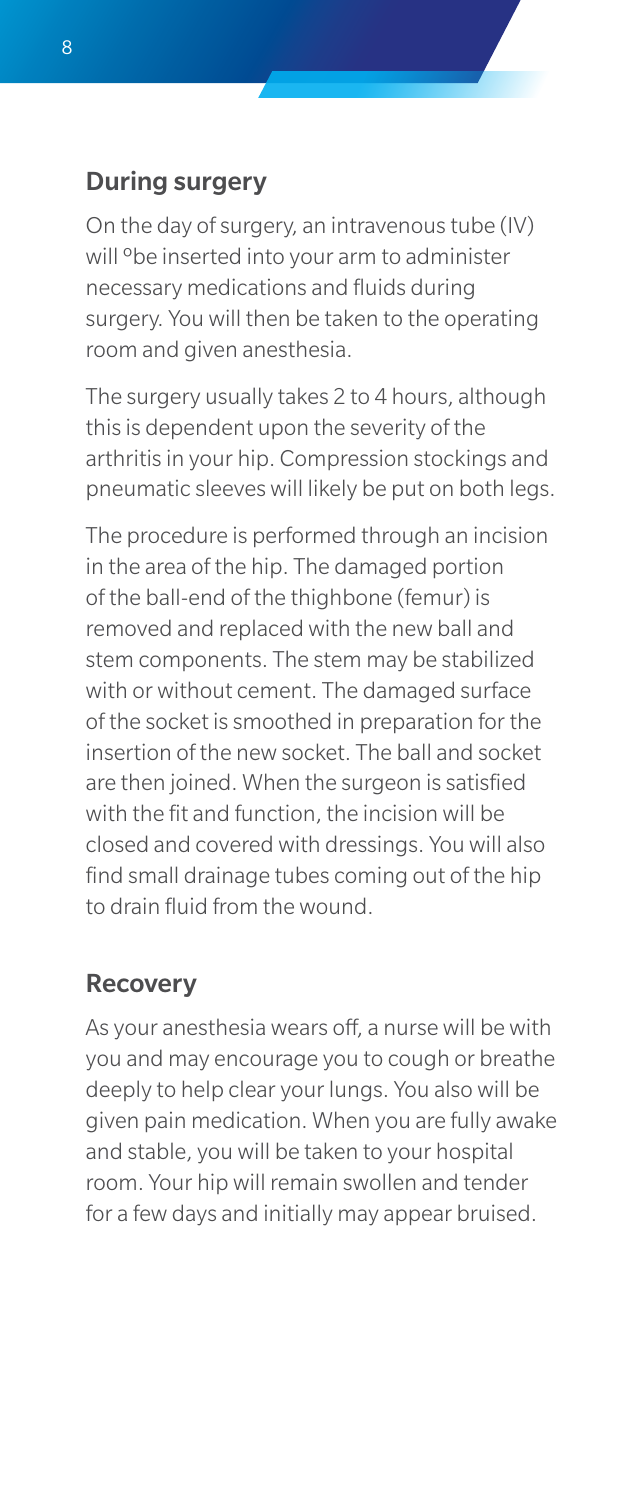# What can I expect after surgery?

When you are back in your hospital room, you will begin a gentle rehabilitation program to help strengthen the muscles around your new hip and regain your range of motion. On the day of surgery you may be asked to sit on the edge of the bed and dangle your feet. You will also learn how to protect your new hip while doing daily activities.

As soon as possible, usually within the next 24 hours, your physical therapist will help you start walking a few steps at a time. As you heal you will progress from walker or crutches to a cane. Before you are dismissed from the hospital, an occupational therapist will also show you

how to perform daily tasks at home with your new hip. For example, he or she will instruct you on how to go to the bathroom, how to dress yourself, how to sit or stand, how to pick up objects, and many other tasks.

You will need someone to take you to physical therapy or may need to go to a rehab facility during recovery.

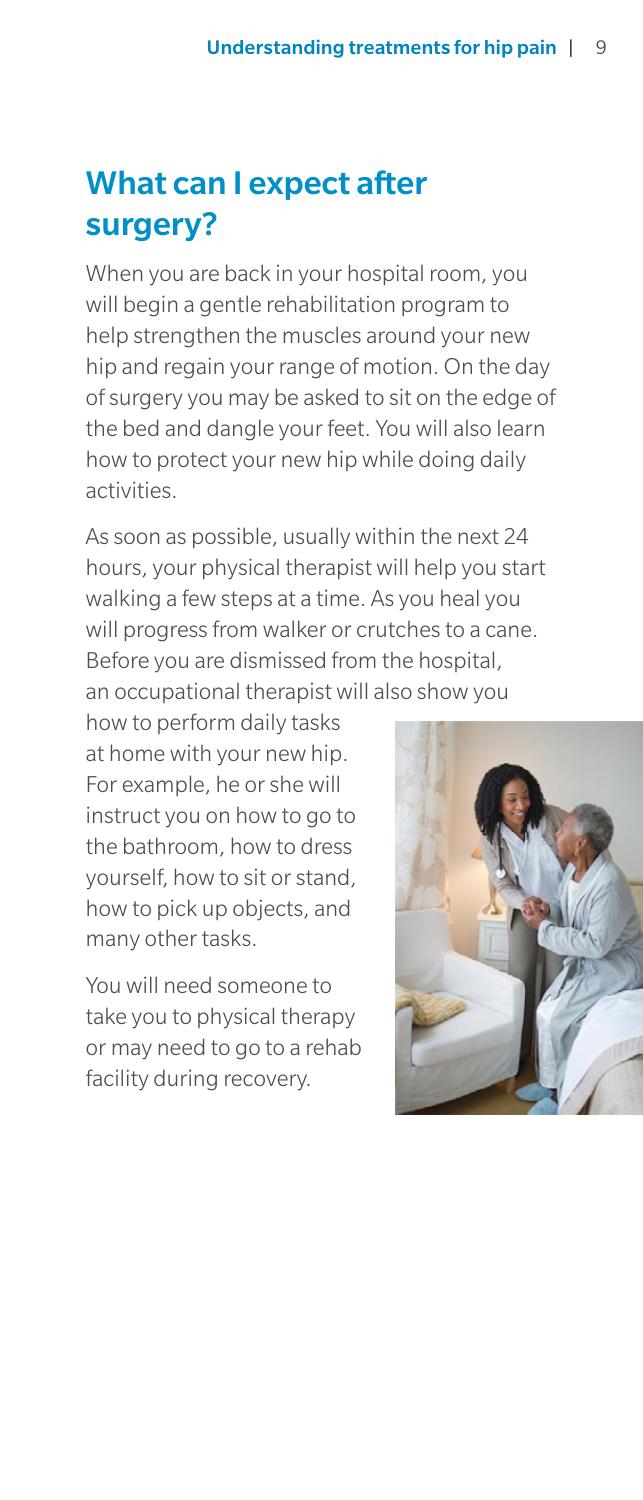After about 2 to 4 days, or when your surgeon determines that you have recovered sufficiently, you will be discharged. Upon returning to your home, you will need to continue taking your regular medications and continue physical therapy as directed by your surgeon or physical therapist. Walking, remaining active, and practicing the required exercises are the quickest ways to full recovery. Within 6 weeks, you will likely have a follow up appointment with your surgeon to check on the progress of your recovery.

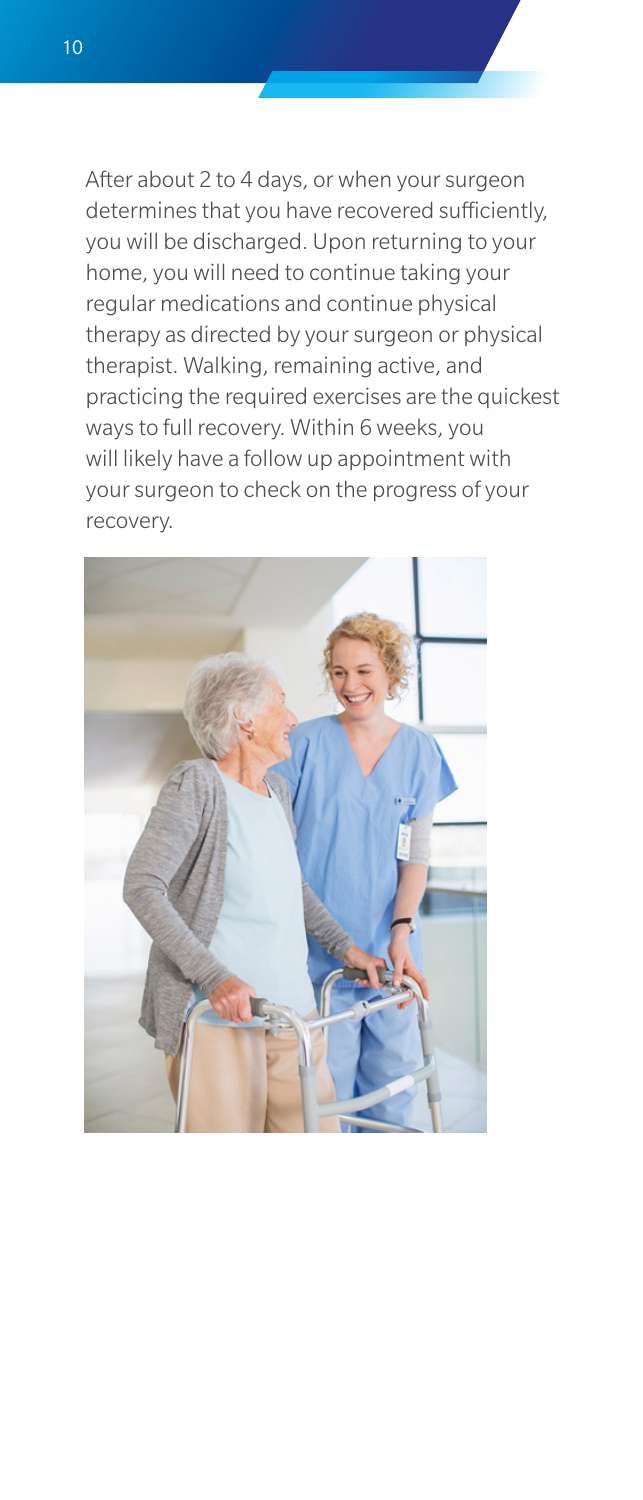| Notes: |    |
|--------|----|
|        |    |
|        |    |
|        |    |
|        |    |
|        |    |
|        |    |
|        |    |
|        |    |
|        |    |
|        |    |
|        |    |
|        |    |
|        |    |
|        |    |
|        |    |
|        |    |
|        |    |
|        |    |
|        |    |
|        |    |
|        | ä, |
|        | í, |
|        |    |
|        |    |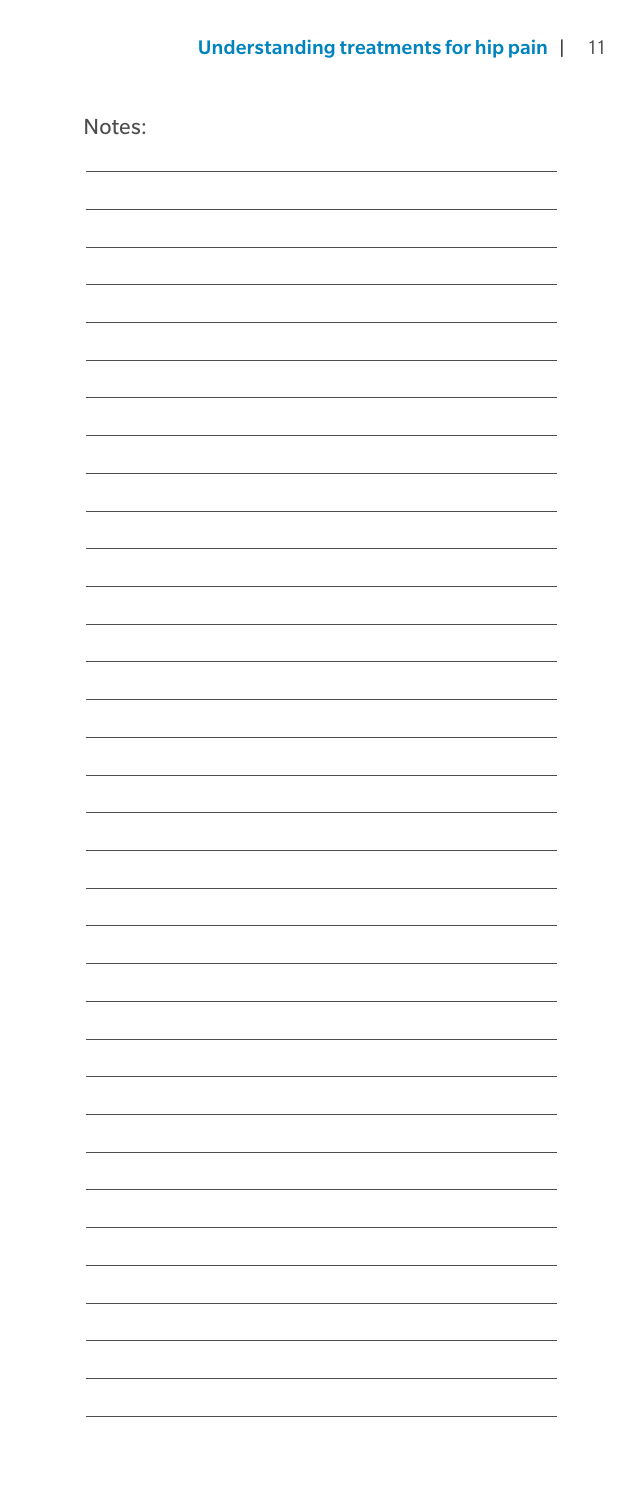| $\overline{2}$ |  |                |
|----------------|--|----------------|
| Notes:         |  |                |
|                |  |                |
|                |  |                |
|                |  |                |
|                |  |                |
|                |  |                |
|                |  |                |
|                |  |                |
|                |  |                |
|                |  |                |
|                |  |                |
|                |  |                |
|                |  |                |
|                |  |                |
|                |  |                |
|                |  |                |
|                |  | ä,             |
|                |  | $\overline{a}$ |
|                |  | ÷              |
|                |  | L,<br>÷        |
|                |  | L,             |
|                |  | ÷,             |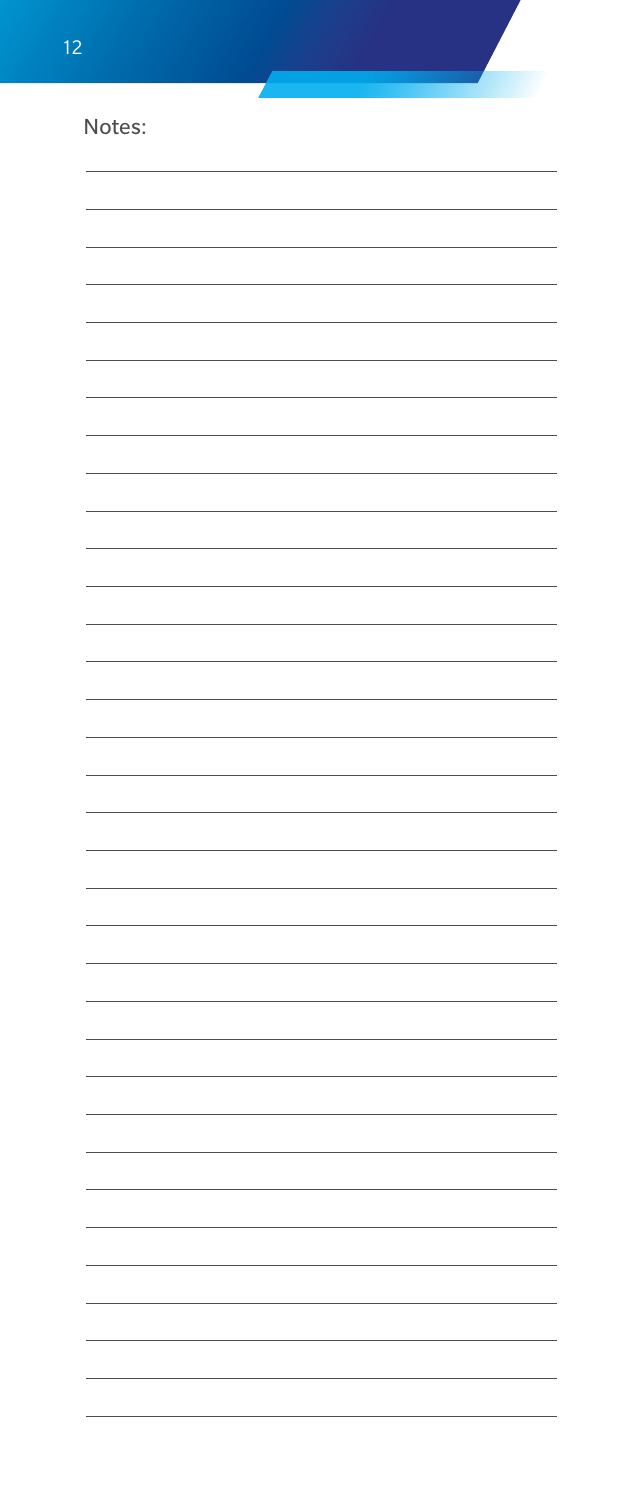#### **References:**

1. Arthritis – Quick Stats". Centers for Disease Control and Prevention. Www.cdc.gov/arthritis/press/quickstats.html

2. Handout on Health: Osteoarthritis." National Institute of Arthritis and Musculoskeletal and Skin Diseases. www.niams.nih.gov/health\_ info/osteoarthritis/#5

Results may vary. Not all patients are candidates for this product and/or procedure. Only a medical professional can determine the treatment appropriate for your specific condition. Appropriate post-operative activities and restrictions will differ from patient to patient. Talk to your surgeon about whether joint replacement is right for you and the risks of the procedure, including the risk of implant wear, loosening, or failure.

All content herein is protected by copyright, trademarks and other intellectual property rights owned by or licensed to Zimmer Biomet or its affiliates unless otherwise indicated, and must not be redistributed, duplicated or disclosed, in whole or in part, without the express written consent of Zimmer Biomet.

For more information or to find a doctor near you, visit zimmerbiomet.com